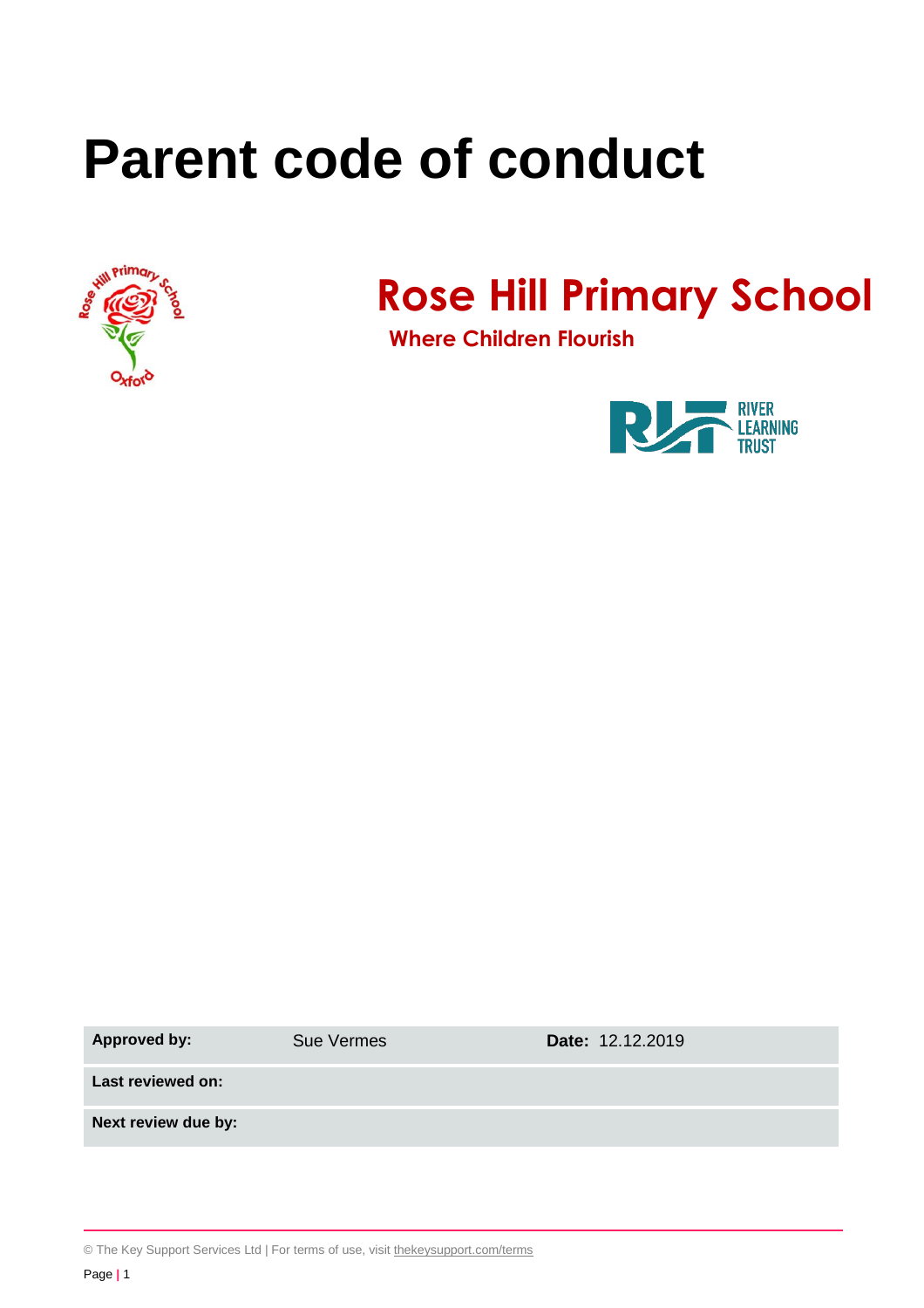### **Contents**

#### <span id="page-1-0"></span>**1. Purpose and scope**

At Rose Hill Primary School we believe it's important to:

- Work in partnership with parents to support their child's learning
- Create a safe, respectful and inclusive environment for pupils, staff and parents
- Model appropriate behaviour for our pupils at all times

To help us do this, we set clear expectations and guidelines on behaviour for all members of our community. This includes staff (through the staff code of conduct) and pupils (through our behaviour policy).

This code of conduct aims to help the school work together with parents by setting guidelines on appropriate behaviour.

We use the term 'parents' to refer to:

- Anyone with parental responsibility for a pupil
- Anyone caring for a child (such as grandparents or child-minders)

#### <span id="page-1-1"></span>**2. Our expectations of parents and carers**

We expect parents, carers and other visitors to:

- Respect the ethos, vision and values of our school
- Work together with staff in the best interests of our pupils
- Treat all members of the school community with respect setting a good example with speech and behaviour
- Seek a peaceful solution to all issues
- Manage their own child's behaviour (or those in their care), particularly in public, where it could lead to conflict, aggression or unsafe conduct
- Approach the right member of school staff to help resolve any issues of concern

#### <span id="page-1-2"></span>**3. Behaviour that will not be tolerated**

- Disrupting, or threatening to disrupt, school operations (including events on the school grounds and sports team matches)
- > Swearing, or using offensive language
- Displaying anger in public, or shouting at members of staff, pupils or other parents
- > Threatening another member of the school community
- Sending abusive messages to another member of the school community, including via text, email or social media
- Posting defamatory, offensive or derogatory comments about the school, its staff or any member of its community, on social media platforms
- Use of physical punishment against your child while on school premises

<sup>©</sup> The Key Support Services Ltd | [thekeysupport.com/terms](https://thekeysupport.com/terms-of-use)